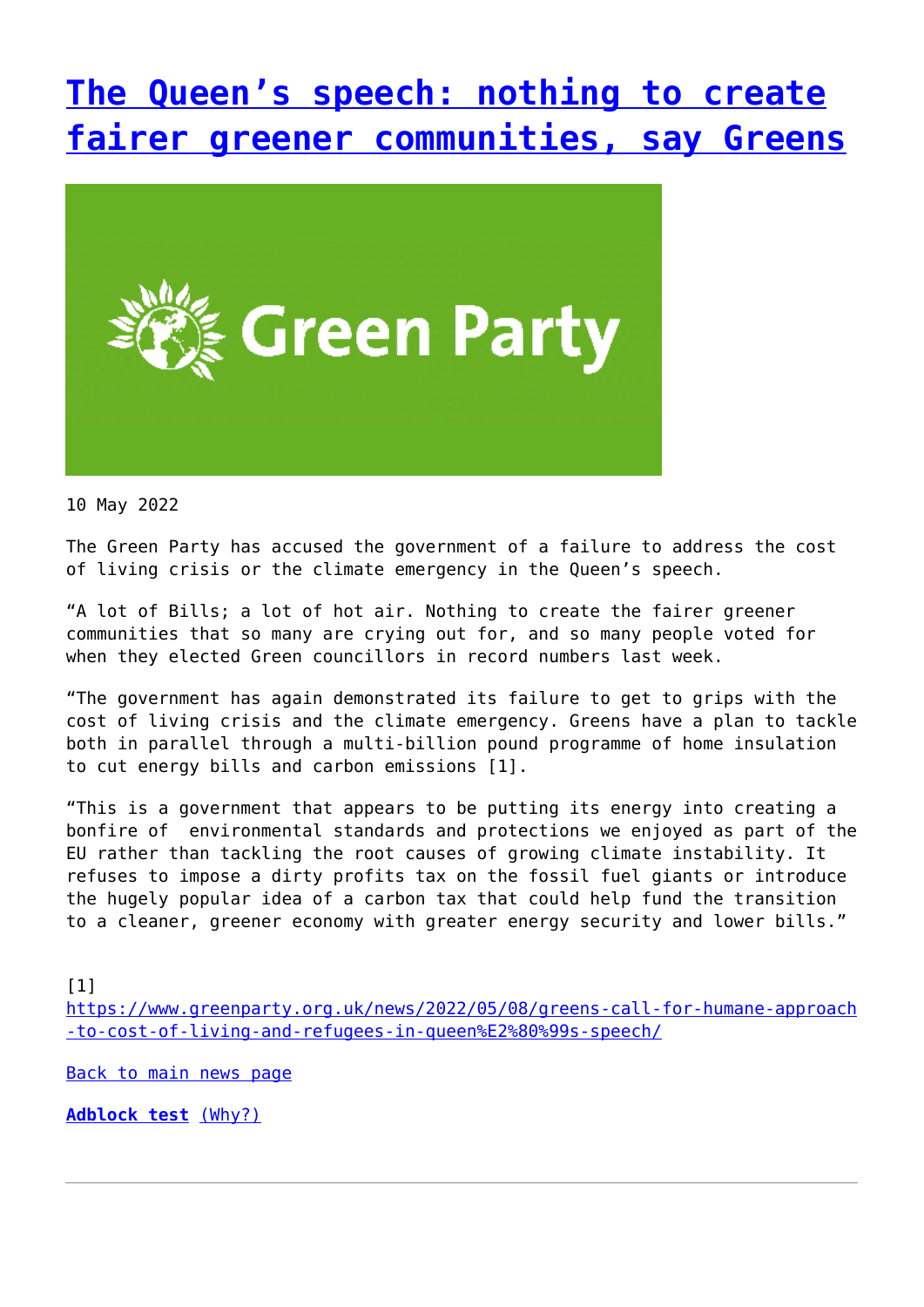### **[Greens call for humane approach to](http://www.government-world.com/greens-call-for-humane-approach-to-cost-of-living-and-refugees-in-queens-speech/) [cost of living and refugees in Queen's](http://www.government-world.com/greens-call-for-humane-approach-to-cost-of-living-and-refugees-in-queens-speech/) [Speech](http://www.government-world.com/greens-call-for-humane-approach-to-cost-of-living-and-refugees-in-queens-speech/)**



8 May 2022

The Green Party has called for a multi-billion pound massive programme of insulation to be announced in the Queen's Speech on Tuesday to address the cost of living crisis.

The Greens are calling for the Government to provide £25bn to insulate homes and install renewable energy, helping to keep people's homes comfortable and reduce bills, addressing the fact that the UK has some of the leakiest housing stock in Europe.

The Greens want to see new legislation that would raise revenue for funding insulation measures by taxing the enormous profits made by oil and gas companies during the crisis.

The Green plan would support local councils to follow the lead of pioneering authorities such as Lewes District Council where Greens are in power, who are working with six other local authorities to retrofit 40,000 council homes through creating a £1billion fund for insulation measures. [1]

Green Party co-leader Carla Denyer said, "Distracted by scandal after scandal, this Government is utterly failing to get a grip on the twin crises of the rising cost of living and the climate emergency.

"The Greens have a plan to insulate millions of homes, as the best way to bring down people's bills, improve their quality of life and reduce our dependence on fossil fuels. This country urgently needs politicians who will take a lead on such a plan to insulate homes on a massive scale.

"The recent local election results, where the Greens gained more seats than Labour in England, shows that the public are crying out for the ambitious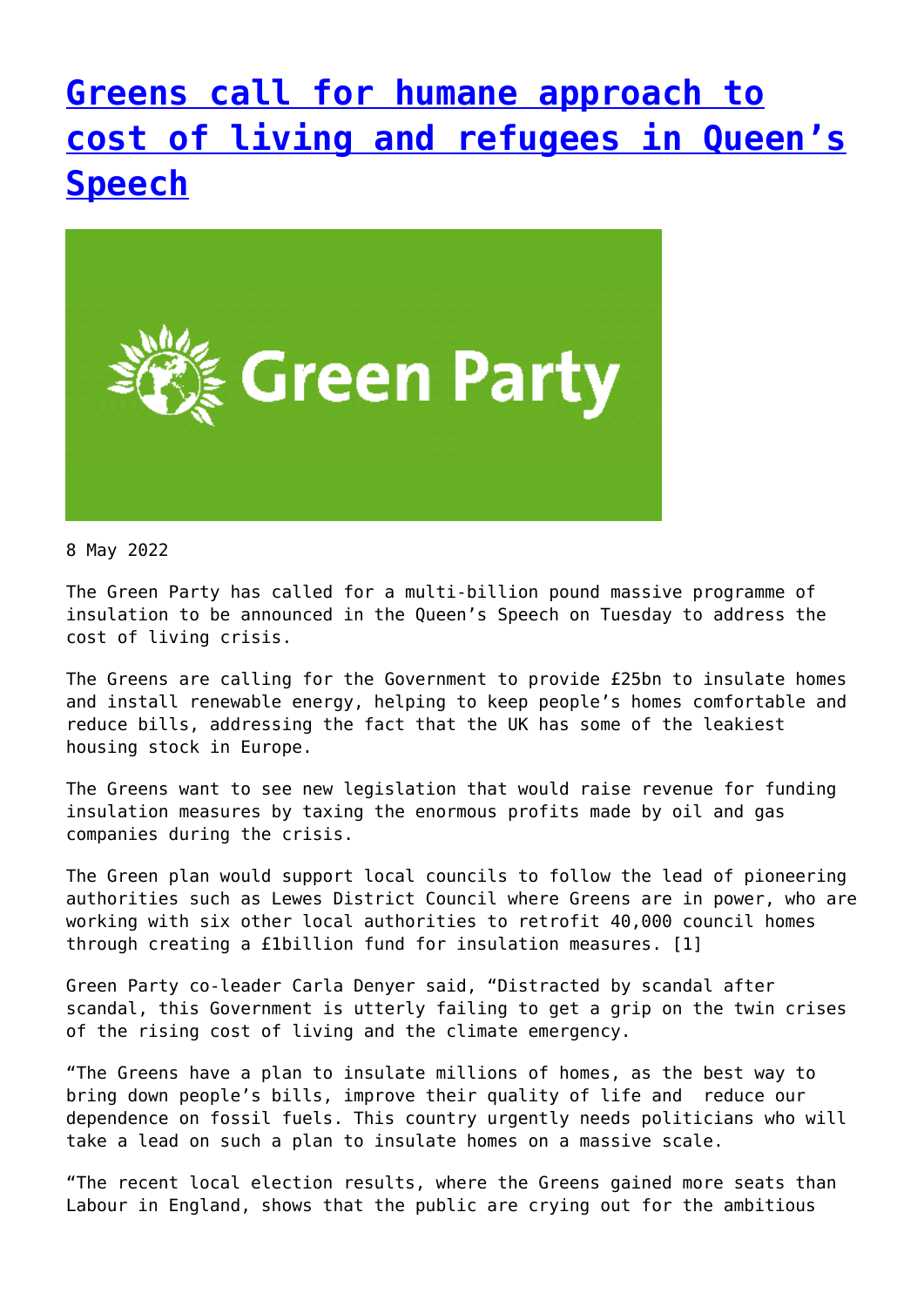plan to address the cost of living crisis that Greens have put forward."

The Greens are also calling for a more humane approach to immigration. The Green Party wants to see a policy of safe routes and visa-free access for refugees fleeing conflict and persecution, an end forced deportations, and would offer an amnesty to undocumented migrants, following the lead of Ireland. [1]

Carla Denyer added, "The people of the UK are welcoming and want to help those in need, yet the Government seems intent on victimising and criminalising people who have fled war and persecution. Priti Patel's new legislation attacking refugees is sickening and must be urgently repealed.

"We need a fair and humane approach to supporting refugees that does not put lives at risk, including save routes, visa-free access, providing decent and secure accommodation for asylum seekers, and ending cruel deportations."

**FNDS** 

**Notes**

1

<https://greenworld.org.uk/article/lewes-model-explained>

 $\overline{2}$ 

[https://www.politics.co.uk/comment/2021/12/17/why-we-need-an-amnesty-for-undo](https://www.politics.co.uk/comment/2021/12/17/why-we-need-an-amnesty-for-undocumented-migrants/) [cumented-migrants/](https://www.politics.co.uk/comment/2021/12/17/why-we-need-an-amnesty-for-undocumented-migrants/)

For more information or to arrange an interview contact the press office on [press@greenparty.org.uk](mailto:press@greenparty.org.uk) or call 0203 691 9401

[Back to main news page](https://www.greenparty.org.uk/news/)

**[Adblock test](https://blockads.fivefilters.org/)** [\(Why?\)](https://blockads.fivefilters.org/acceptable.html)

# **[Greens celebrate record breaking](http://www.government-world.com/greens-celebrate-record-breaking-results-as-party-breaks-500-councillors-mark-across-england-and-wales/) [results as party breaks 500](http://www.government-world.com/greens-celebrate-record-breaking-results-as-party-breaks-500-councillors-mark-across-england-and-wales/) [councillors mark across England and](http://www.government-world.com/greens-celebrate-record-breaking-results-as-party-breaks-500-councillors-mark-across-england-and-wales/) [Wales](http://www.government-world.com/greens-celebrate-record-breaking-results-as-party-breaks-500-councillors-mark-across-england-and-wales/)**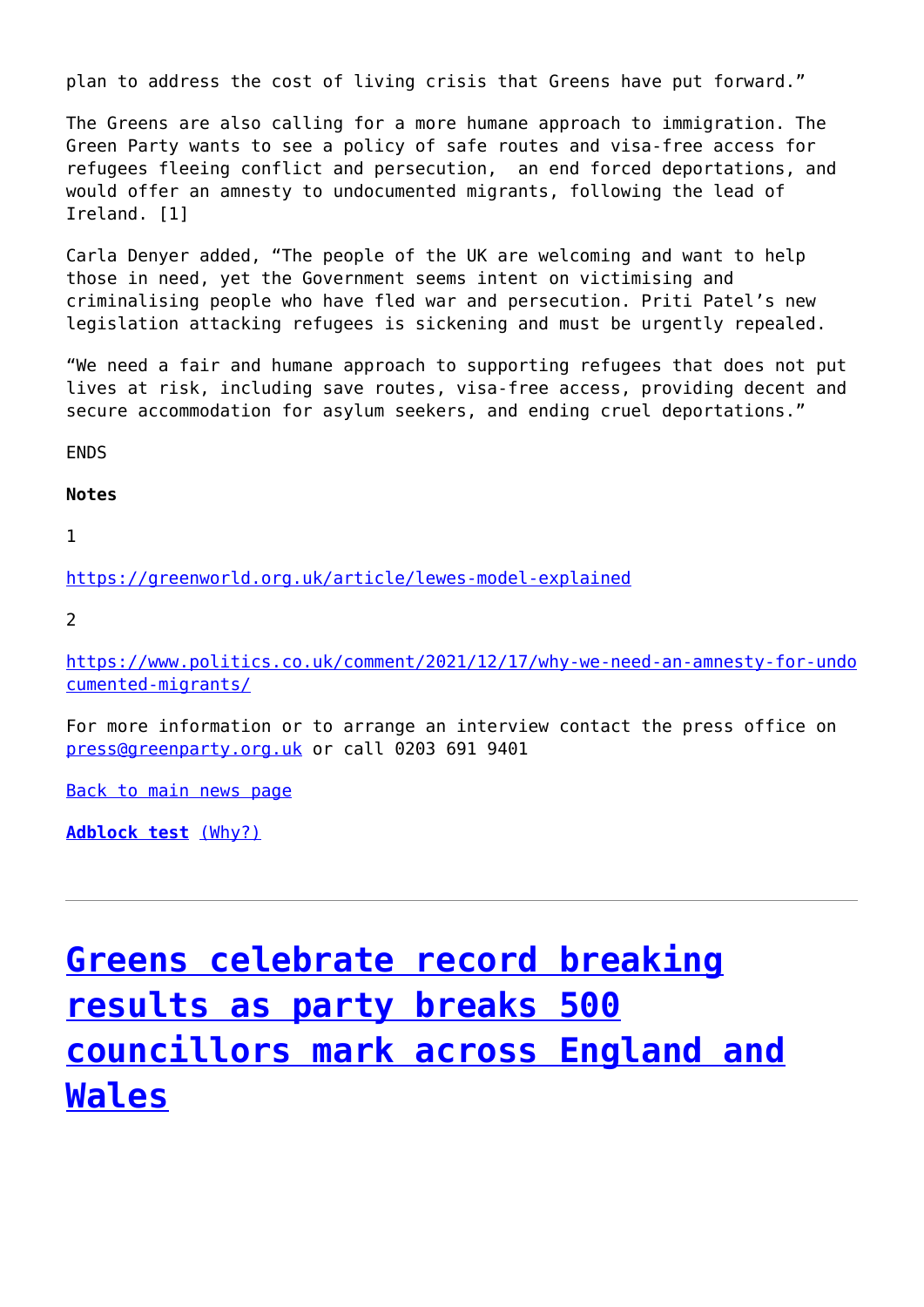

6 May 2022

- **Green Party now has 542 councillors on 164 local authorities**
- **Party has won a total of 121 seats including a net gain of 75 seats from Labour, Conservative, Liberal Democrats and Independents**
- **Green Party gained more seats than Labour in England, and saw the highest percentage increase in seats of any party in England and Wales**
- **Co-leader Carla Denyer: "We are building a strong platform to win more MPs at the next General Election, as more and more communities see that voting Green gets you hard-working, honest representatives"**

The Green Party of England and Wales is celebrating another round of record breaking local elections, with at least 542 councillors now sitting on 164 local authorities.

The party has so far made a net gain of 75, gaining seats from Labour and Conservatives in areas as far ranging as Burnley, Hastings, Hackney, Somerset, Plymouth and South Tyneside. The party also saw an historic eight wins in Wales including in Newport, Monmouthshire and Neath Port Talbot.

Greens are now the second largest party on many more councils, including Exeter, South Tyneside, Reading, St Helens and Reigate & Banstead.

The Greens may also play "kingmaker" in a number of authorities with no overall control, such as Hastings and Worcester. This builds on a long history of Greens working in partnership with other parties in local government authority administrations.

Speaking on the results, Green Party co-leader, Carla Denyer, said:

"The Green Party has proved itself as a major political force, with more than 540 hard working councillors elected to 164 local authorities in England and Wales. Year on year, we continue to increase our number of councillors, as voters yearn for greener, fairer communities and strong local advocates.

"We've taken seats from Labour, Conservatives and the Liberal Democrats because we have a positive vision, clear policies, and dedicated local councillors. We are building a strong platform to win more MPs at the next General Election, as more and more communities see that voting Green gets you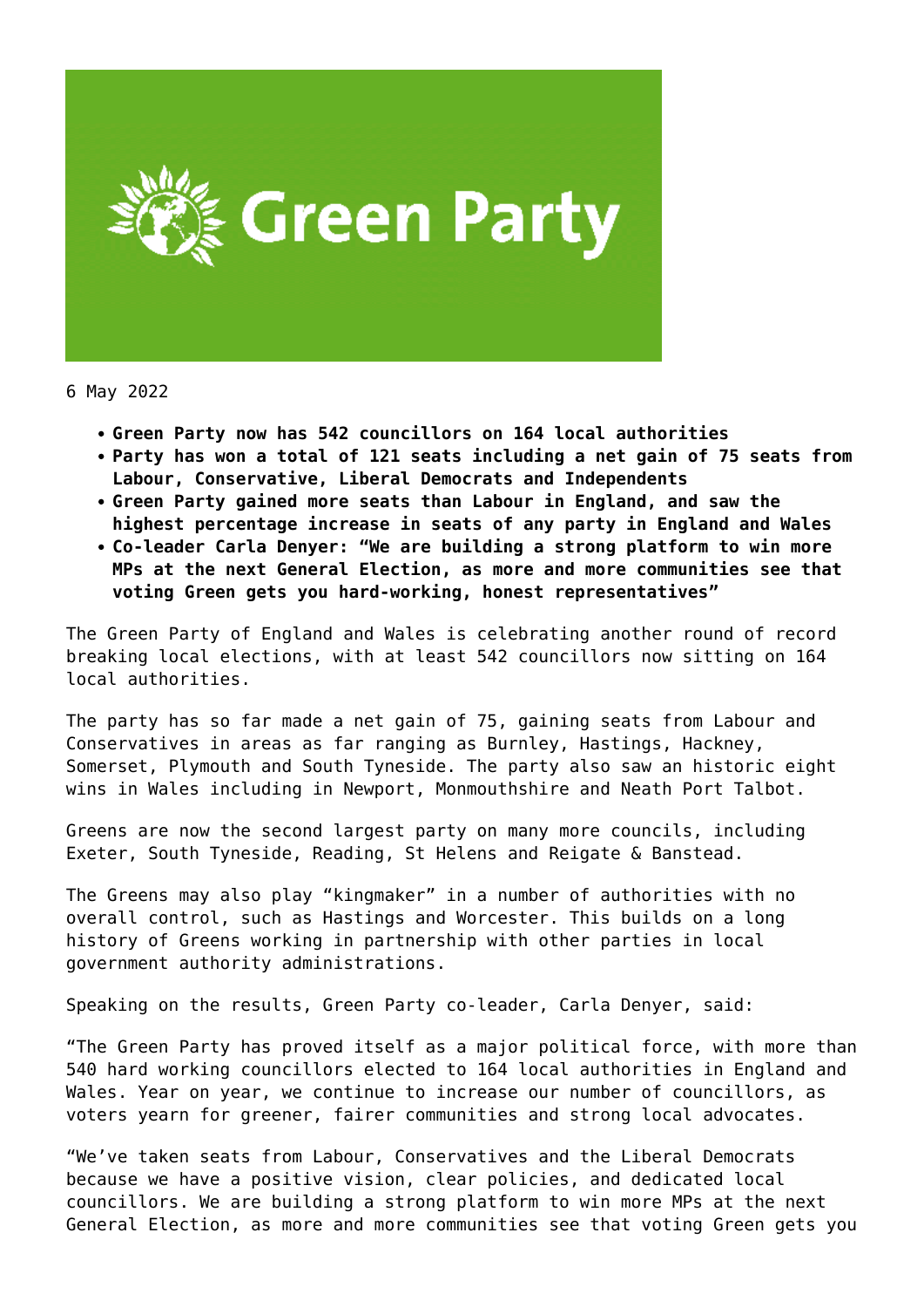hard-working, honest representatives."

Wales Green Party leader Anthony Slaughter said:

"This is a breakthrough moment for Greens in Wales, with seven councils now having Greens in the room, including Conwy, Newport and Monmouthshire.

"Our councillors and activists will continue to build on this electoral success by delivering for their communities and proving that Greens offer genuine change from the status quo parties."

ENDS

[Back to main news page](https://www.greenparty.org.uk/news/)

**[Adblock test](https://blockads.fivefilters.org/)** [\(Why?\)](https://blockads.fivefilters.org/acceptable.html)

# **[Greens making gains across the country](http://www.government-world.com/greens-making-gains-across-the-country-as-voters-see-party-as-the-positive-alternative/) [as voters see party as the positive](http://www.government-world.com/greens-making-gains-across-the-country-as-voters-see-party-as-the-positive-alternative/) [alternative](http://www.government-world.com/greens-making-gains-across-the-country-as-voters-see-party-as-the-positive-alternative/)**



6 May 2022

- **Green Party's diverse range of local election gains show it has become credible alternative to the Conservatives and Labour up and down the country**
- **"No safe seats" as Greens take positions from Conservatives and Labour**
- **Green gains all over England, from South Tyneside to Worcester, and from Exeter to the Wirral**
- **Co-leader Adrian Ramsay: "People are looking for a positive alternative to the establishment parties, and finding it in the Greens"**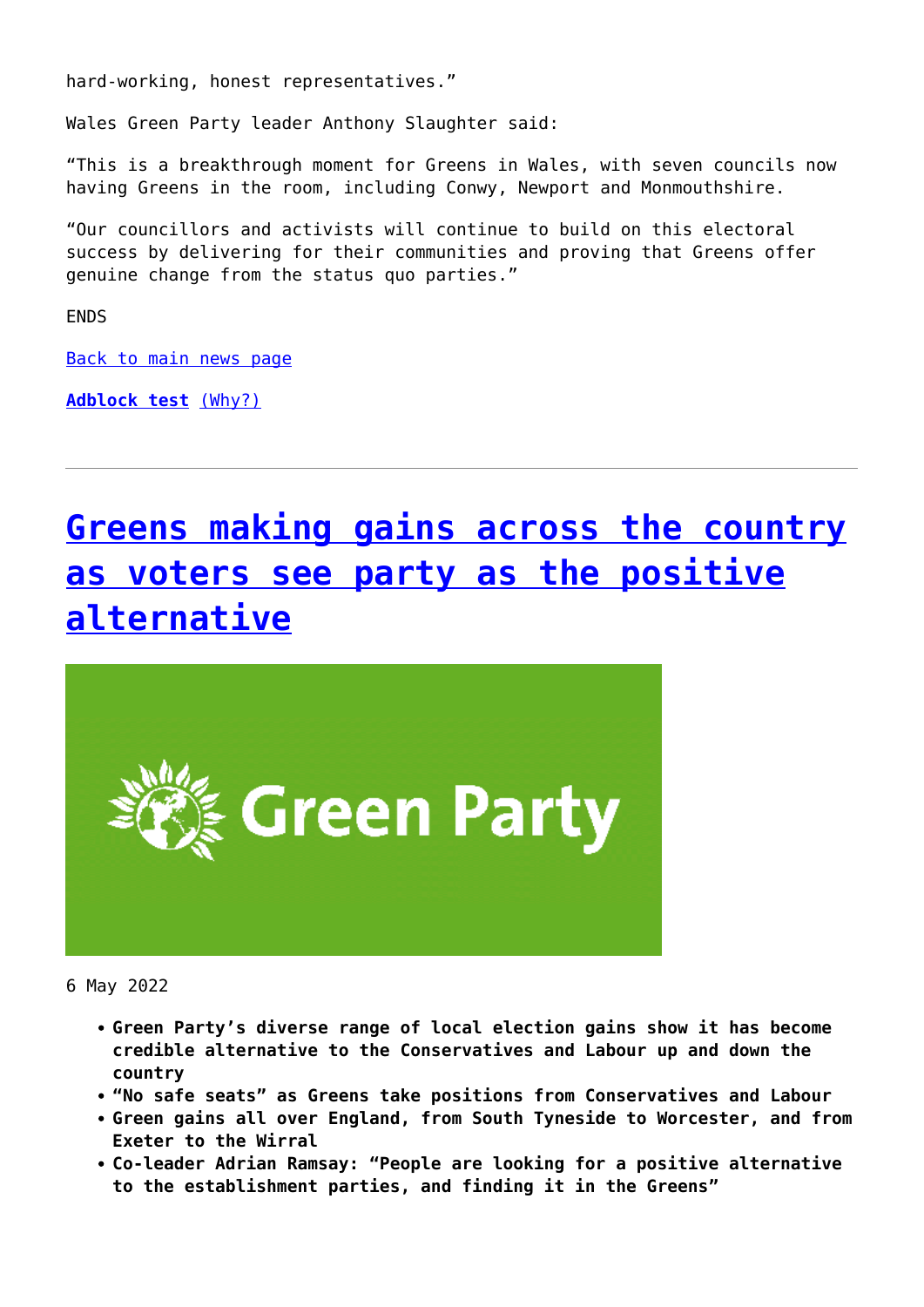The Green Party is celebrating another year of breakthrough results in the local council elections, with gains made from Labour and the Conservatives all across the country.

Green gains saw the party emerge as the credible alternative to the other major English parties, with voters desperate for trustworthy, hard-working representatives with a common sense approach to supporting people through the cost of living crisis.

As of this morning, the Greens have won 32 seats with a net gain of 20 seats and made unprecedented breakthroughs on formerly Conservative and Labour "safe seats".

Early on, results in South Tyneside showed the Greens doubling their seats to become the second largest party on the council and the main opposition party to Labour. In Worcester, the Green campaign pushed the Conservative-dominated council into No Overall Control, leaving the Greens with greater ability to influence council decision making to benefit residents.

Greens also broke through with victories on new councils, including gaining their first ever councillor in Plymouth and on the newly-created Cumberland Council.

With more councils due to declare today, the Greens are predicting even more gains across the country.

Green Party co-leader Adrian Ramsay said: "The phenomenal results for the Green Party so far demonstrate that people up and down the country are looking for a credible alternative to the establishment parties, and finding it in us.

"Whether that's former Conservative voters put off by poor handling of the Covid pandemic or the constant leadership lies, or former Labour voters who just see weak opposition at a national and local level.

"Greens are putting forward the practical solutions to the cost of living crisis and the climate emergency that will make a difference to people's lives, from insulating homes to bringing down energy bills and creating jobs, to providing additional financial support for those on the lowest incomes.

"The Green Party has now made breakthrough gains three elections running and we are expecting that trajectory to continue as people increasingly vote for candidates who listen, work hard on local issues, and are serious about the climate emergency."

ENDS

[Back to main news page](https://www.greenparty.org.uk/news/)

**[Adblock test](https://blockads.fivefilters.org/)** [\(Why?\)](https://blockads.fivefilters.org/acceptable.html)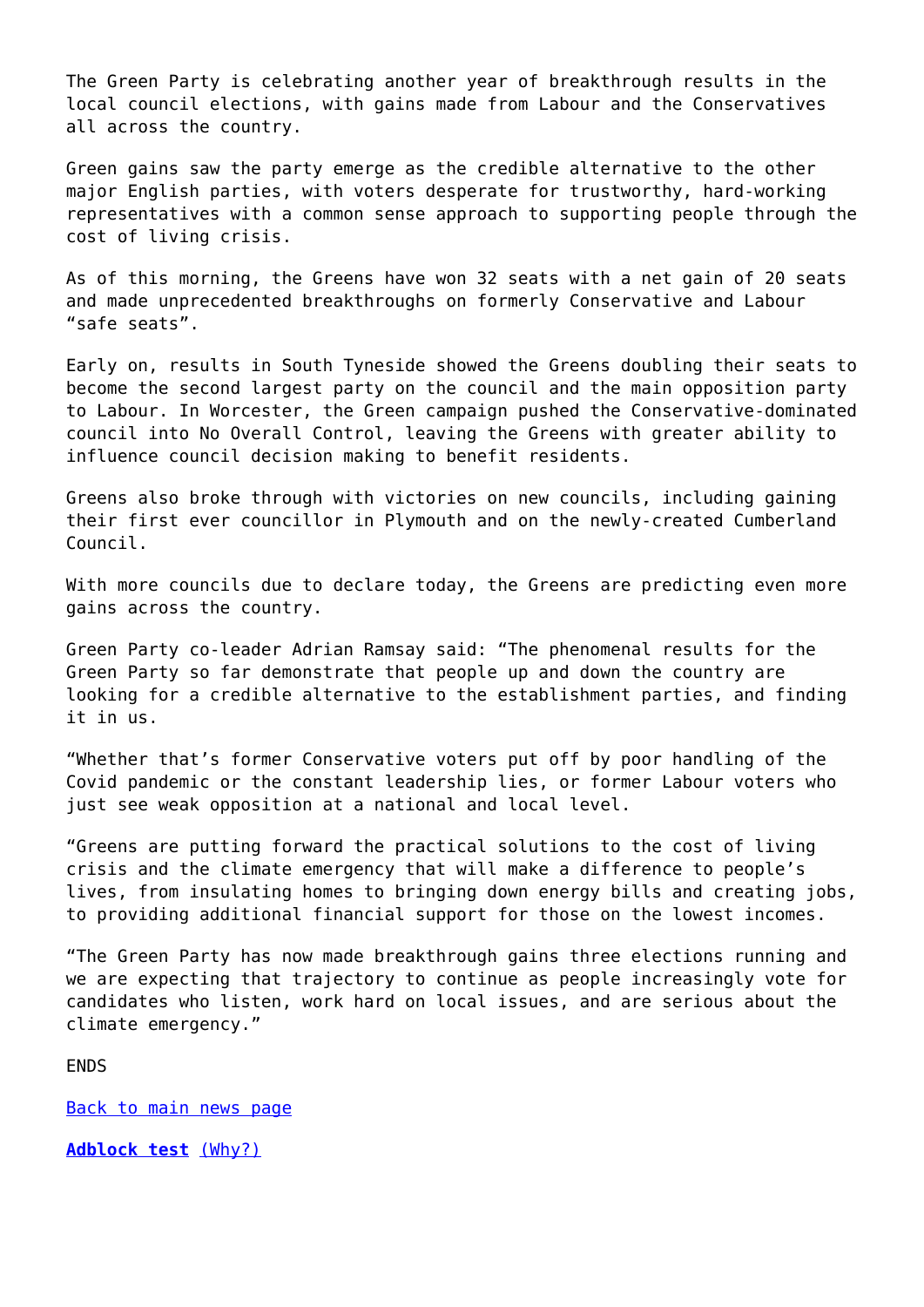## **[Green Party expresses solidarity with](http://www.government-world.com/green-party-expresses-solidarity-with-the-people-of-moldova/) [the people of Moldova](http://www.government-world.com/green-party-expresses-solidarity-with-the-people-of-moldova/)**



26 April 2022

After Ukrainian president Volodymyr Zelenskiy warns that Russia's invasion of Ukraine is just the beginning and that Putin may seek to capture other countries [1], the Green Party has expressed its solidarity with the people of Moldova, a country on the frontline of Russian aggression.

Michal Chantkowski, Green Party activist, said:

"We strongly support the territorial integrity of Moldova and the country's right to self-determination, including the right to apply to join the European Union. We call on the UK government to restate its support for Moldova's independence and to provide support for democratic civil society organisations within the country."

With the Russian invasion of Ukraine already resulting in over 435,000 people fleeing to Moldova [2], the Green Party has also demanded the UK government accept more Ukrainian refugees, including providing safe routes for those currently in Moldova to resettle in the UK.

Mr Chantkowski continued:

"We demand the UK government offer safe passage to many more Ukrainian refugees. This must also include citizens of countries other than Ukraine who are fleeing from Putin's illegal war.

"Moldova is a country with only limited means to support people fleeing war, so we also call for financial and material help to be provided to public and civil society organisations in Moldova who are bearing the brunt of providing emergency support to the refugees.